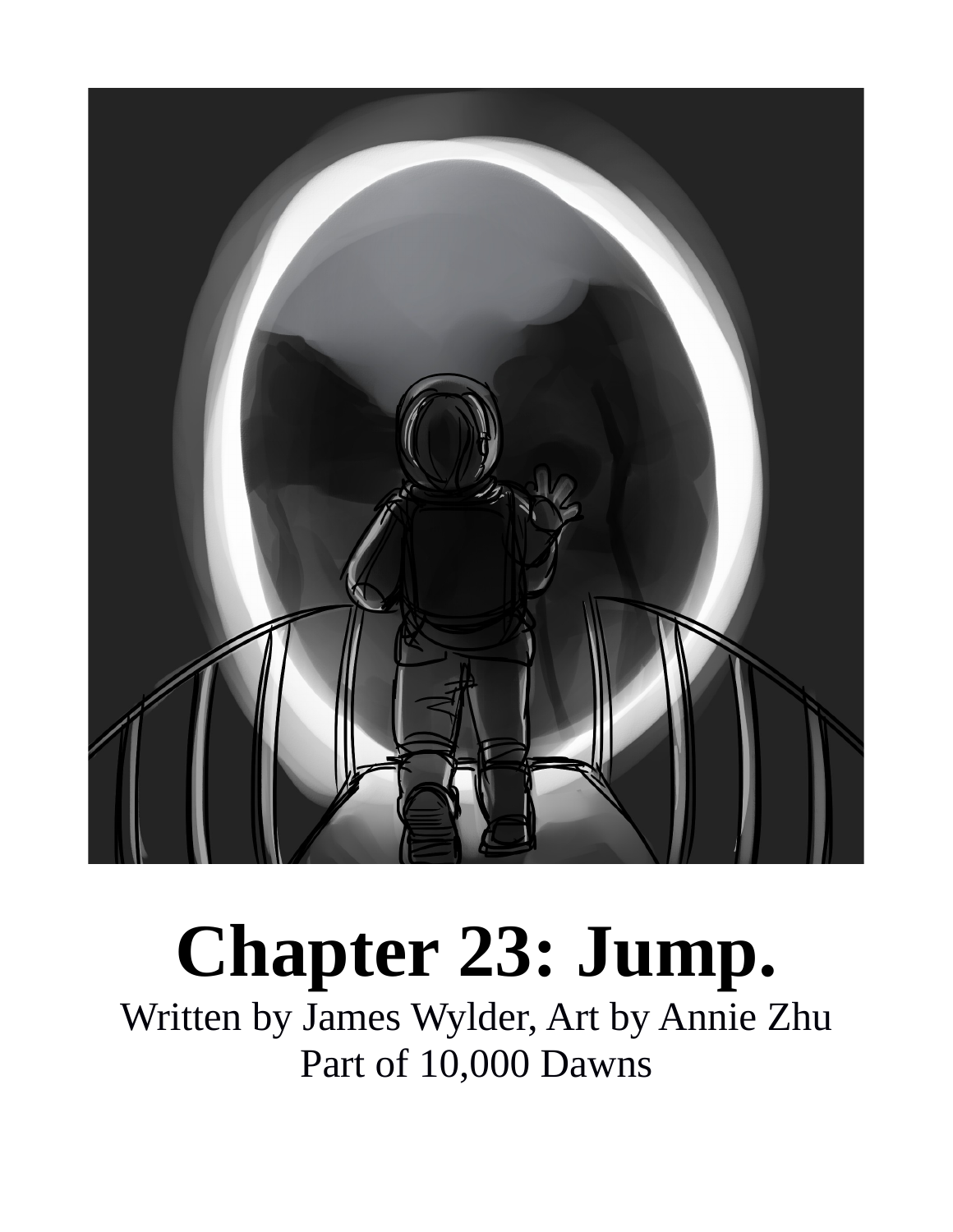WeN-D came down in front of them, boarding ramp extended. It didn't take long to get all three of them aboard the VanWinkle, even with Graelyn's ankle, and Heinrich was pleased to see the two communist dogs were on board as well ("I took the liberty of luring them through the airlocks with a ration pack, I hope you don't mind." "Not at all WeN-D!") the ship took off, and in the distance the orb rose off the surface of the moon, a huge lump on its side wrapped in its tendrils.

Graelyn looked out at Arch, as he floated up into the sky, and towards a new blue glow in the sky. "It opened another tear." June cursed as she slid into a seat in the cabin. "This isn't good, its going to get away, with a whole bunch of data on us," she then uttered a long string of curse words. "We've got to follow it."

"We can't go through the tear! We've got no idea how its traveled through, and its only a little bigger than a person, this is a pretty large ship." That was true. There wasn't really any way she could logically argue against that.

"We should still try to get all the data we can, do a fly by as close as you can to when it goes through the portal."

"Portal?"

"Whatever, we're inventing this jargon essentially."

"WeN-D can we chart a path to fly by its exit safely?"

"Absolutely!" She said chipperly.

Heinrich and June stripped off their gloves and helmets, but Graelyn kept hers on. They didn't comment on it, she stared out the view pane absently, deep in thought, her spacesuit looking like a huge anachronism in the spaceship that had been an antique when it was sewn together by machine. The ship got closer to the light, and Graelyn slipped out of the cabin. As it pulled by, she opened up the airlock. "Graelyn what are you doing?"

"Seal the airlock don't let her do what she's thinking of!"

Graelyn pressed the emergency released button, flipped open the panel that emerged, and pulled the lever. "Graelyn do not do this!" Graelyn had only been able to count on herself, but arch has done what he had knowing full well he could die. Graelyn was about to inhale when the airlock door blew open, and she shot out with far more force than she'd been prepared for. The force of the air impacted her belly and she threw up into her helmet as she spun wildly, her arms flailing helplessly in the blackness of space. Then she was in a mess of blue and white, and then there was nothing.

She woke up. Her face was in a smelly mess of her own puke, but she hadn't suffocated. She couldn't have—the suit could put oxygen straight into her bloodstream even if she was choking, that's right. Instinctively she reached for the release catch on the neck of the suit—but realized that might not be a good idea. Shifting so that she could see her surroundings without getting vomit over even more of her, she saw she was in a grassy field. Wind blew gently through the blades, and she could see the field rolled down into a small grove of trees. She undid the helmet, and pulled it off, letting the sick slop out. She breathed in deeply, and rubbed her face into the grass- real grass not anything artificial. Black earth rubbed up against her nose. She spread her arms out and tried to sink into the soil, but without much luck.

"Excuse me, are you a spacewoman?" Graelyn's eyes shot up, and she pushed her aching body up from the soil. In front of her was a girl with short red hair, wearing glasses slightly too big for her head she'd slowly grow into. The knees on her dress were dirty, and she could probably do with blowing her nose, but the really apparent thing about her was the bloody scalpel in her left hand. Grae stared at it, the slightly dry blood dull against the sunlight.

"Miss?" Grae looked back at the girl.

"What's your name?"

"Graelie." She said pleasantly, as though she wasn't holding a bloody scalpel.

"That's funny." Said Graelyn. She wasn't stupid, the hair color threw her off, but she knew. She looked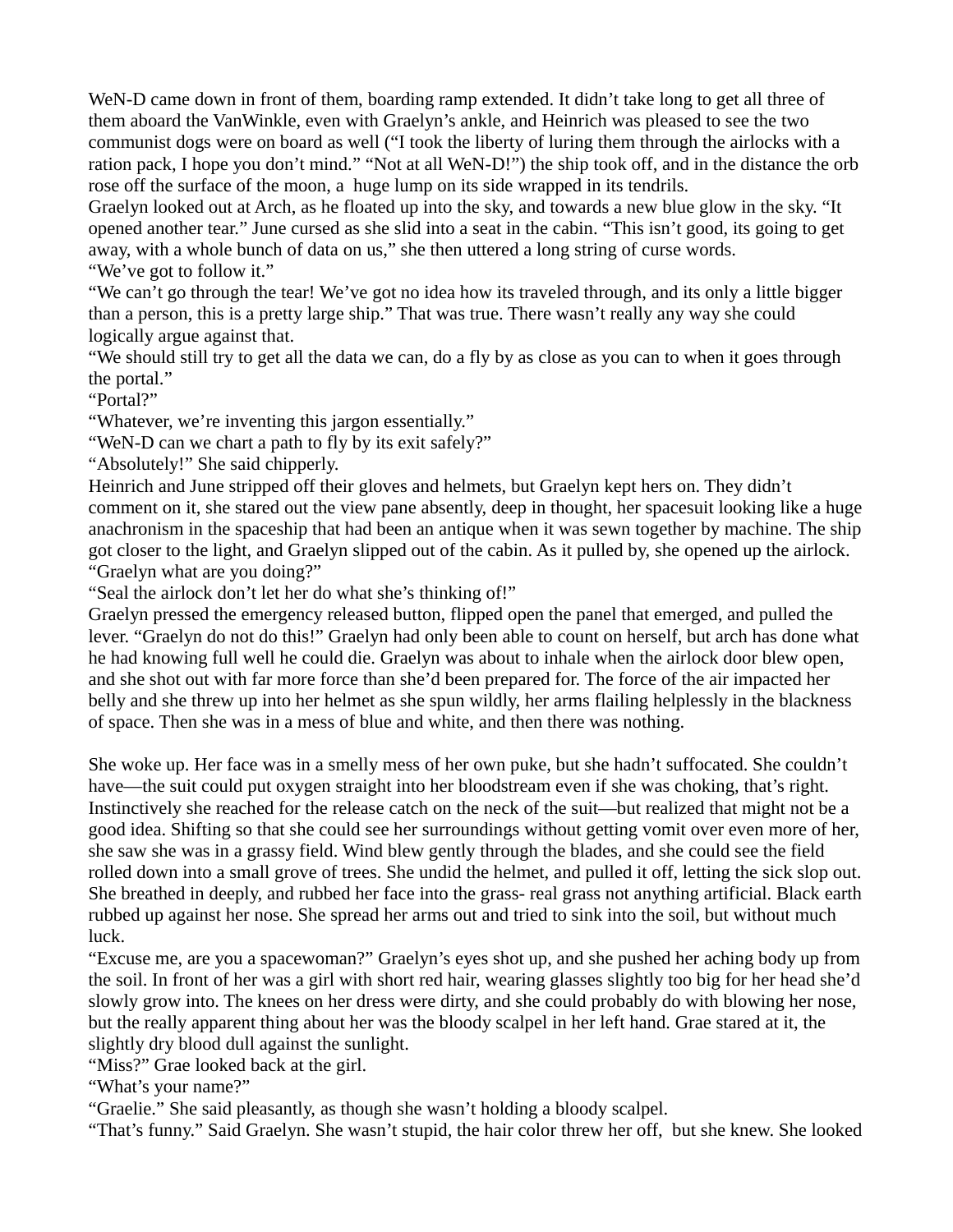back up at herself.

"And have you been dissecting roadkill again today?"

"How did you know that?"

"Like you guessed, I'm from space. You have to be smart to be in space." The girl nodded. Graelyn remembered this conversation. She remembered the woman in the spacesuit, she'd thought she'd made it up at this point in her life, one of those playtimes as a child that just feels real though its make believe. But here she was. Strangely, or maybe with the utmost obligation, she knew what she had to say next.

"Would you mind if I came and looked?" Graelie looked at her, and bit her lip, then seemed to make a decision and nod, She reached down to Graelyn, and pulled to "help" Graelyn up, though it was really more for show, as Graelyn still actually had to do all the work, and her body still felt like it had been hit by a missile of pressure. In her head she struggled to work out why she had been hit by the pressure like that—it must have been something to do with the tear changing the space around it, she knew the holes led to different times and places, sometimes different dimensions. Maybe laws from one reality seeped over into this one? Or the two sets of laws clashed? It was all hypothetical. Whatever happened, she was woozy, and her mouth still tasted like vomit. Graelie led her to a dead deer, its eyes were already getting eaten away and it smelled, but that hadn't stopped the girl from already having made a few incisions. The flesh had been carefully cut away, and the ribcage opened. A few organs had been nearly removed and placed on individual piles of leaves. Graelyn was impressed with herself, but was also struck for the first time with how unnatural this would seem to anyone else. She had been such a lonely child. Unable to keep friends for very long, and spending most of her time by herself. That she spent her time slicing up animals in the woods could only have stuck people as creepy—as a sign she was a danger to the other kids. She didn't like to think of herself that way, she didn't like to imagine that there was something wrong with her, but as tiny Graelie began to remove the deer's lungs, she knew that maybe the whispers she heard about herself were right. There was something wrong with her. Her parents should have sent her away somewhere else. Somewhere far away where she'd do no harm to anyone. What if she was capable of what they thought she was? What if she was broken? Graelie turned to her, and she didn't realize she had shed a tear.

"Are you…"

"Listen to me Graelie, no matter what anyone says to you, you're the one in control of your life. People are going to tell you things. They're going to say that you're…" She looked away from herself, from the scalpel still dripping deer blood. "That you're a monster. But they don't understand you. They don't know that you're just…. Different. You'll want to be what they say you are. You'll want to… Cross any line to get what you want. But I believe in you. And I.... Look I don't say this, I never say this, but I love you. You're the only person I do love. Maybe the only one I can. I don't want to believe that, but it might be true. Don't give up on yourself. You're the only one who can manage that. You…" She trailed off. In the distance, she saw a whiteish metal orb perched perfectly on a hill. "I have to go. Don't forget what I said." She stumbled up.

*I fell.*

*And as I fell I thought to myself, "Who am I going to be when I hit the ground?" Will I be a corpse? A victim? A cripple? Will I get up and rage against everything that threw me off of this? Then I realized, whoever I chose to be, I will be myself. I will still be Graelyn. Whoever she is. And I chose to be someone I wouldn't want to fall again.*